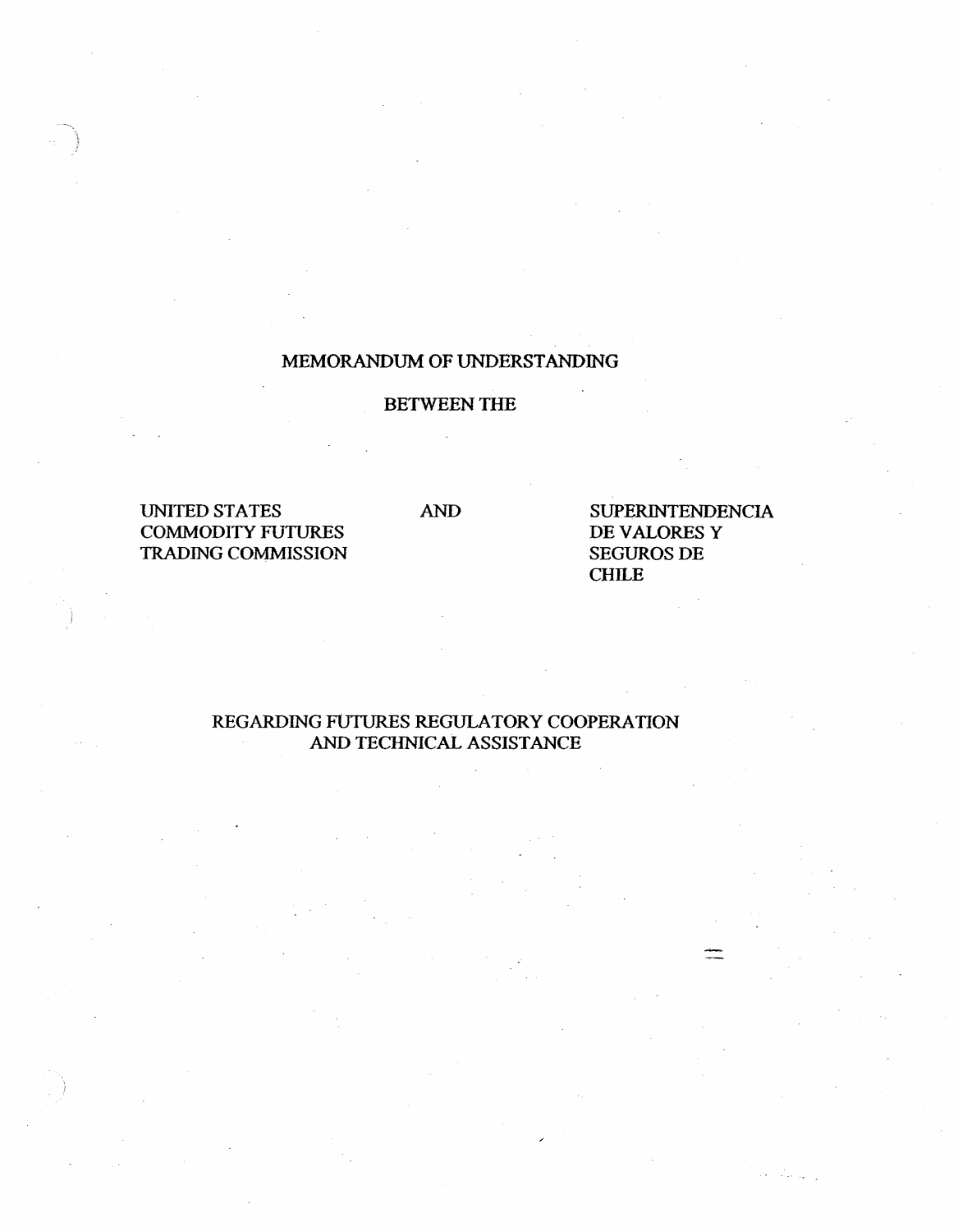l. The United States Commodity Futures Trading Commission (CFfC) was created by the United States Congress as an independent agency with the mandate to supervise and oversee commodity futures and options markets in the United States.

2. The Superintendencia de Valores y Seguros (SVS) de Chile, the Chilean securities and insurance supervisor, is the designated agency under Decree Law  $N^{\circ}3,538$ , of 1980, for the supervision, surveilJance and regulation of the national securities, insurance and futures markets in Chile.

3. The CFfC and the SVS (colJectively the Authorities), are jointly committed to maintaining open, fair, efficient and sound futures and options markets; recognize that the development and maintenance of domestic legal and regulatory structures is essential to market integrity and . investor protection; believe that international cooperation can facilitate the development and effective operation of futures and options markets; and desire to establish a mutually acceptable basis for cooperation, consultation and the provision of technical assistance. The CFfC and the SVS have reached the fo1lowing understanding with respect to cooperation, consultation, and the provision of technical assistance.

## CLAUSE 1 CONSULTATION REGARDING MA TIERS OF MUTUAL INTEREST

## Section I. General Principles

1. This Memorandum ofUnderstanding Regarding Futures Regulatory Cooperation and Technical Assistance (MOU) describes the intent of the Authorities and does not create lega1ly binding obligations or supersede domestic law of either Authority.

2. The Authorities recognize the need and desirability of providing assistance, as set forth in Clauses II and III, to each other pursuant to this MOU. The provision of any such assistance should be consistent with the domestic Jaws of the Authorities and the availability of resources. Where the provision of assistance would be contrary to the public interest of an Authority, such assistance may be denied.

3. The Authorities intend to engage in a dialogue on all aspects of futures and options regulation and on the development and operation of their futures and options markets.

ages into the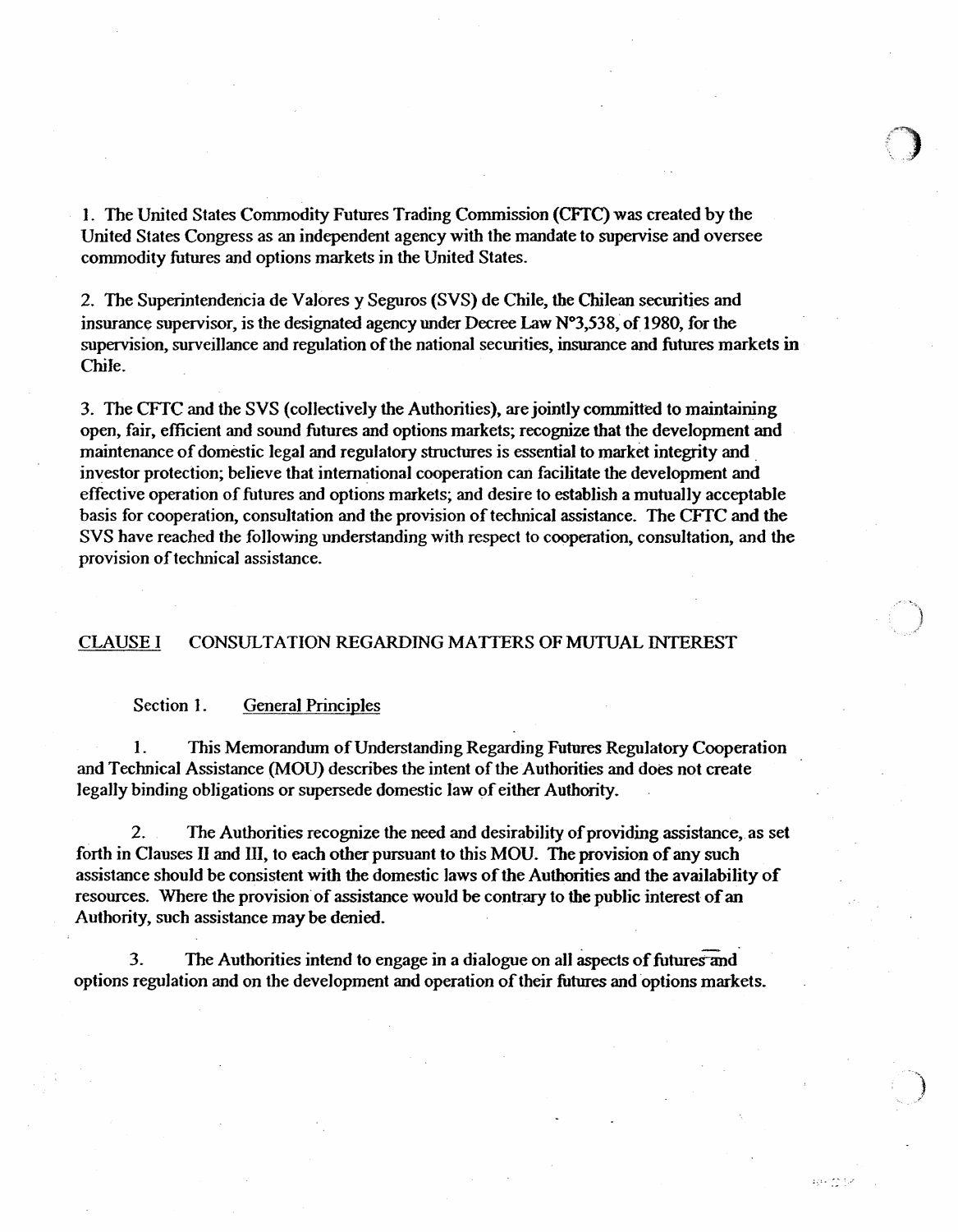## Section 2. Consultation

The Authorities intend to consult periodica1ly about matters of mutual interest in order to promote cooperation and market integrity, and to further the protection of futures and options market participants. Such consultation may cover, among pther things, the development of prudential standards and conduct of business standards for the operation of futures businesses (brokers, dealers and markets), the development of clearance and settlement and other market systems, market oversight, and the administration of the Authorities' futures and options laws, rules, and regulations. The purpose of such consultation is to assist in the development of effective approaches to strengthening domestic and international futures and options markets.

## Section 3. Information Sharing

The Authorities intend to share information on each other's laws, rules and regulations pertaining to futures markets and futures options markets, if applicable, and how those Jaws, rules and regulations are implemented and interpreted.

## CLAUSE li PROVISION OF TECHNICAL ASSISTANCE FOR TilE DEVELOPMENT OF THE SUPERINTENDENCIA DE VALORES Y SEGUROS DE CHILE

## Section 1. Technical Assistance

The CFfC intends to consult with and provide advice to the SVS for the development, administration, and operation of the futures and options markets in the Republic of Chile. Such consultation should identify specific types of technical assistance the Authorities believe are desirable and reasonable. The technical assistance may include the training of personnel as well as the provision of information and advice relating to the development of:

- a. Systems to improve and/or promote the risk management, price discovery and hedging fimctions of markets;
- b. Futures and options products and the basics of designing contracts not readily susceptible to manipulation;

c. Order handling systems;

- d. Trade recording and comparison systems;
- e. Quotation and transaction data transmission systems;
- f.. Clearance and settlement mechamsms;
- g. Regulatory requirements and best practices relating to market professionals, products and markets;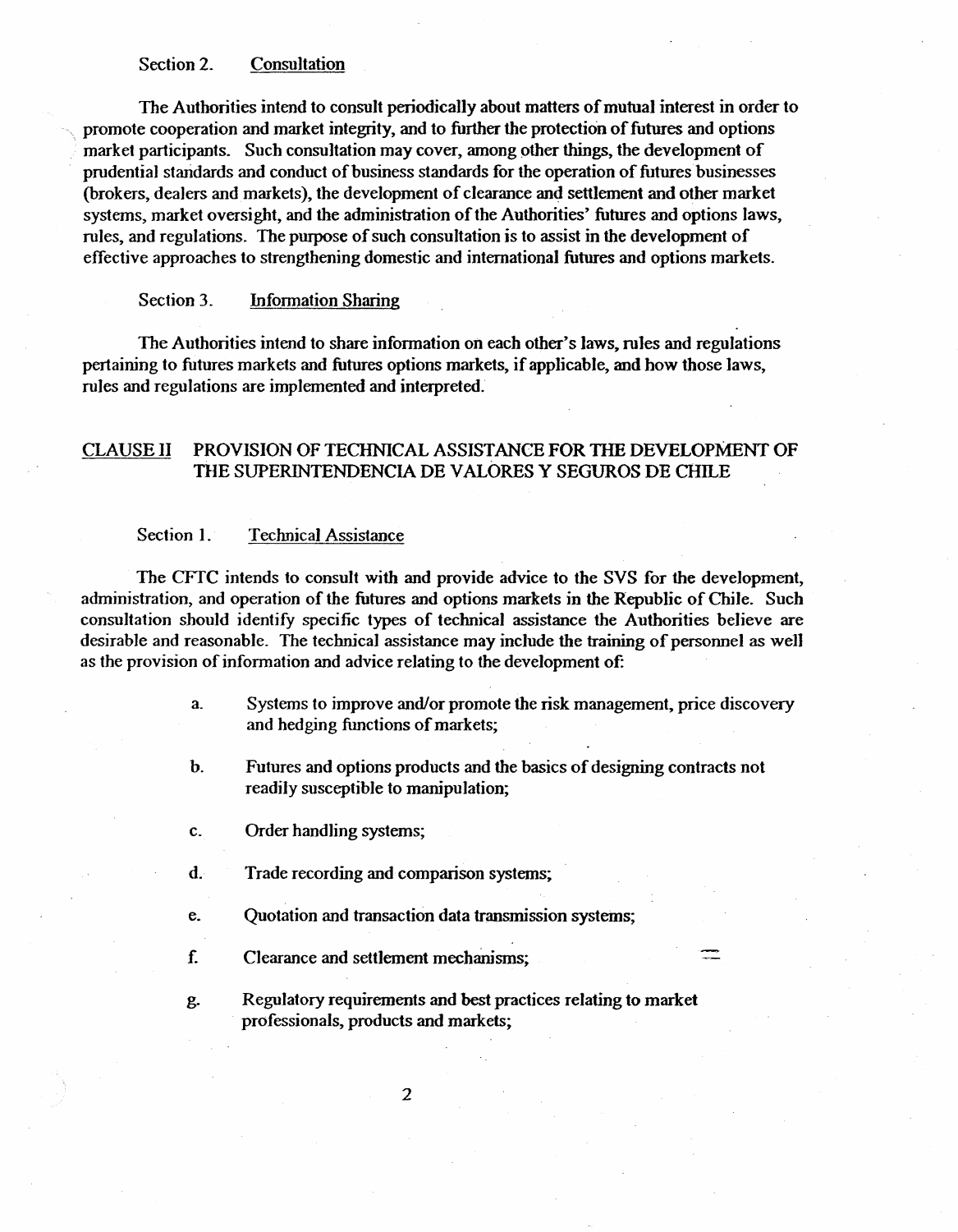h. Systems and related regulatory mechanisms relating to financial surveillance;

- ). Systems for effective market survei1Jance and enforcement programs;
- J. Disclosure and other procedures and practices to inform and protect futures and options customers and market participants; and
- k. Information on transparency.

#### Section 2. Specific Technical Assistance

Specific technical assistance may be provided in the following manner:

- a. Connnent by CFfC staff on draft laws and regulations;
- b. Availability of CFfC staff and other relevant experts to provide consultation regarding futures and options markets;
- c. Genera] training sessions concerning futures and options regulation; and
- d. Internship programs of short duration for SVS personnel at the CFfC, conditioned upon the requisite legal authority to do so and the entering into of any necessary confidentiality agreements.

Section 3. Availability

The Authorities recognize that specific technical assistance is subject to the availability of resources.

#### CLAUSE III COOPERATION

Each Authority may, subject to Clause IV, Section 2, give assistance as to:

- a. The granting of licenses, waivers, or exemptions for the conduct of futures business;
- b. The laws and regulations applicable to futures business;
- c. The laws and regulations applicable to futures exchanges and other types of markets;

3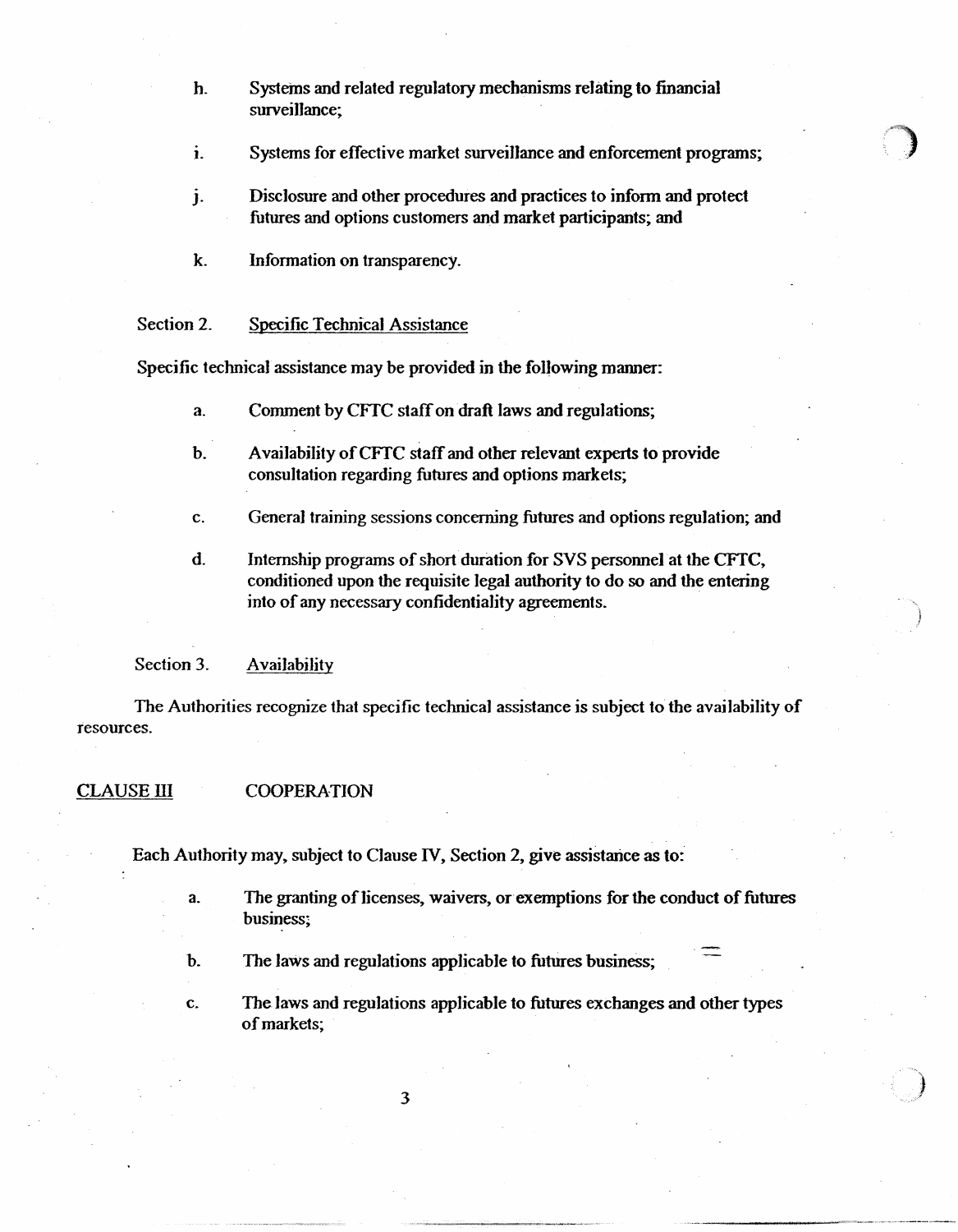- d. The oversight of futures exchanges by regulatory and market authorities;
- e. The prevention and detection of futures and options fraud and other irregularities or unlawful activities in comection with the offer, purchase or sale of any futures or options contract; and
- f. The prevention and detection of market manipulation.

#### CLAUSE IV OPERATIONS

Section 1. Laws, Rules and Reguirements

The Authorities have exchanged general information on the laws, rules and requirements applicable to the confidentiality and use of information and intend to abide by same.

Section 2. Requests

Requests for assistance under Clause lll, procedures for making and executing such requests, permissible uses of information, confidentiality requirements, costs and other matters not explicitly incJuded in this MOU should be addressed on a case-by-case basis.

Section 3. Official Contacts

To further ensure the effective operation of this MOU, and to facilitate communication between the Authorities, the Authorities hereby designate the contact officials set forth in Attachment A.

#### CLAUSEV FUTURE UNDERSTANDINGS

1. The Authorities plan to regularly review their efforts pursuant to this MOU with a view toward improving communication between them. In this regard, when material additions or amendments to new United States and/or Chile futures and options laws take effect, the Authorities intend to consider whether this MOU should be supplemented or superseded.

2. - The Authorities intend to move toward more formal information sharing arrangements after they have some experience with the operation of this MOU.

4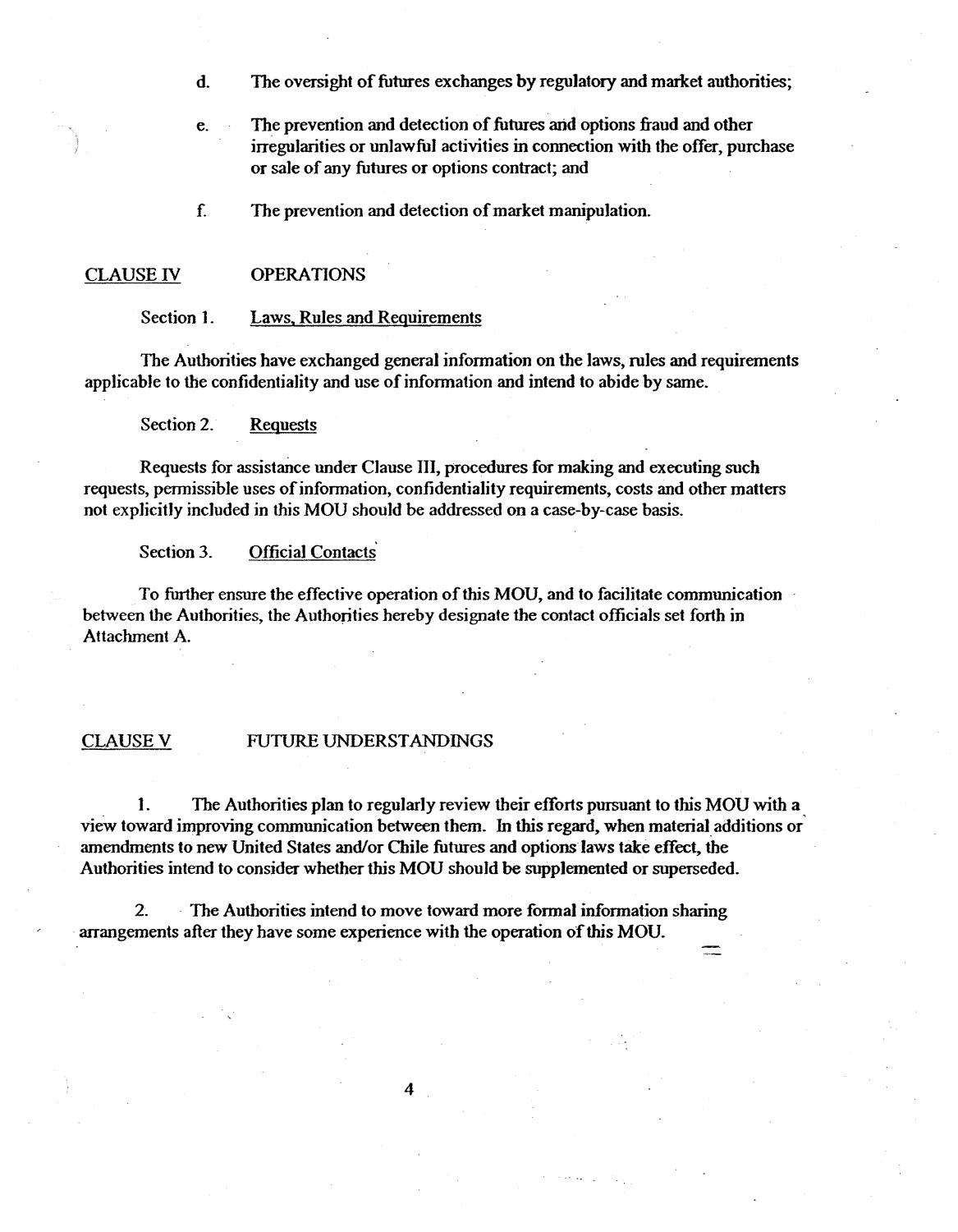## ATIACHMENT A

The United States Commodity Futures Trading Commission designates as its contact official:

**Director** Office of International Affairs Commodity Futures Trading Commission 3 Lafayette Centre 1155  $21<sup>st</sup>$  Street, NW Washington, DC 20581-0001 USA

Tel: (202) 418 5645 Fax: (202) 418 5548 e-mail: intemationaJ@cftc.gov

The Superintendencia de Vatores y Seguros de Chile designates as its contact official:

**Director** 

Division de Estudios y Relaciones Internacionales Superintendencia de VaJores y Seguros Teatinos 120, 6 Piso Santiago 6500692 CHILE

Tel: (56 2) 549 5840 Fax: (56 2) 549 5937 e-mail: intemaciona1@svs.c1

护套区